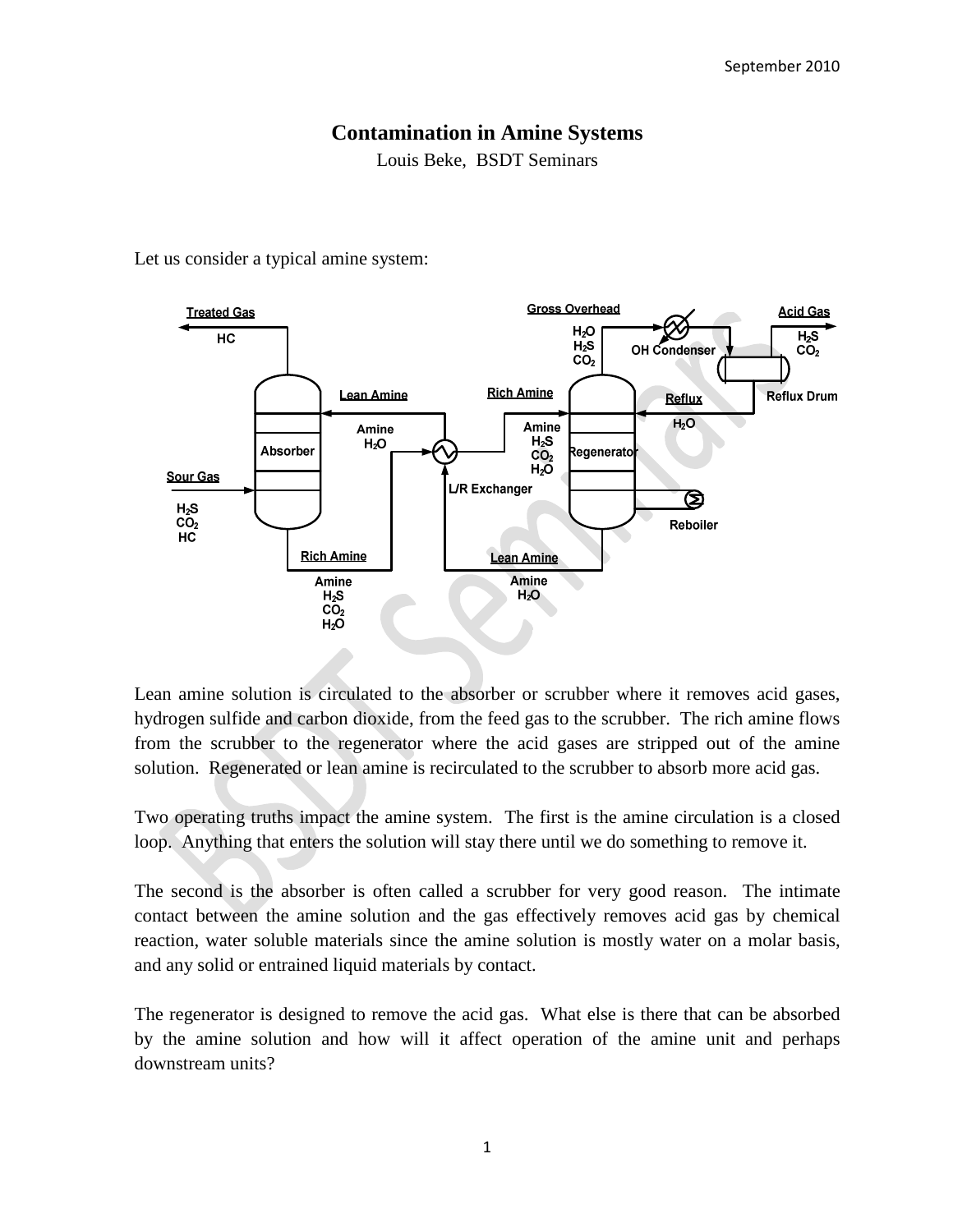# **IMPACT OF CONTAMINATION**

#### **Amine Degradation**

Amine quality has a strong impact on the good operation of the amine unit. Amine that is weak, dirty, or partially spent by heat stable salts (HSS) cannot do a good job of cleaning gas. "Free" amine, amine not bound by HSS, is the active ingredient for acid gas pick up. Target free amine strengths depend on the type of amine used. Heat stable salts (HSS) in amine solution are those amine salts that do not break up at regenerator conditions. These salts tie up amine molecules, which then cannot react with acid gas, and can lead to fouling and corrosion.

Acidic anions can come from the gases being treated (HCl, HCN,  $SO<sub>2</sub>$ , formic acid, and the like), from oxygen in un-blanketed tanks or from vacuum columns, and can be formed in the amine solution. For example, formic acid can form from CO and the OH in the alkaline amine solution and several organic acids (including formic acid) are products the hydrolysis of nitriles formed in cat crackers. Though they are not strictly speaking salts, polymeric and other organic amine degradation products are often included in the HSS category.

# **Foaming**

Amine solution becomes frothy when vigorously agitated as on a tray in a gas absorber or regenerator. Fortunately, this froth quickly subsides in good quality amine solution and the column functions normally. However, this froth can be stabilized by altering the surface properties of the amine solution or more commonly by the presence of a third phase in the column. The third phase can be solids such as iron sulfide or it can be a second liquid phase such as hydrocarbon. The third phase occurs at the gas-liquid interface. The froth does not break in the tray downcomer as it does in normal operation and a situation analogous to jet

flooding occurs. Pressure drop increases across the column, operation becomes unstable, and capacity is reduced.

### **Corrosion**

In general, all amines are considered non-corrosive. Much of an amine unit is built of carbon steel. Steel reacts with H2S to form a layer of FeS on the surface that protects the steel from

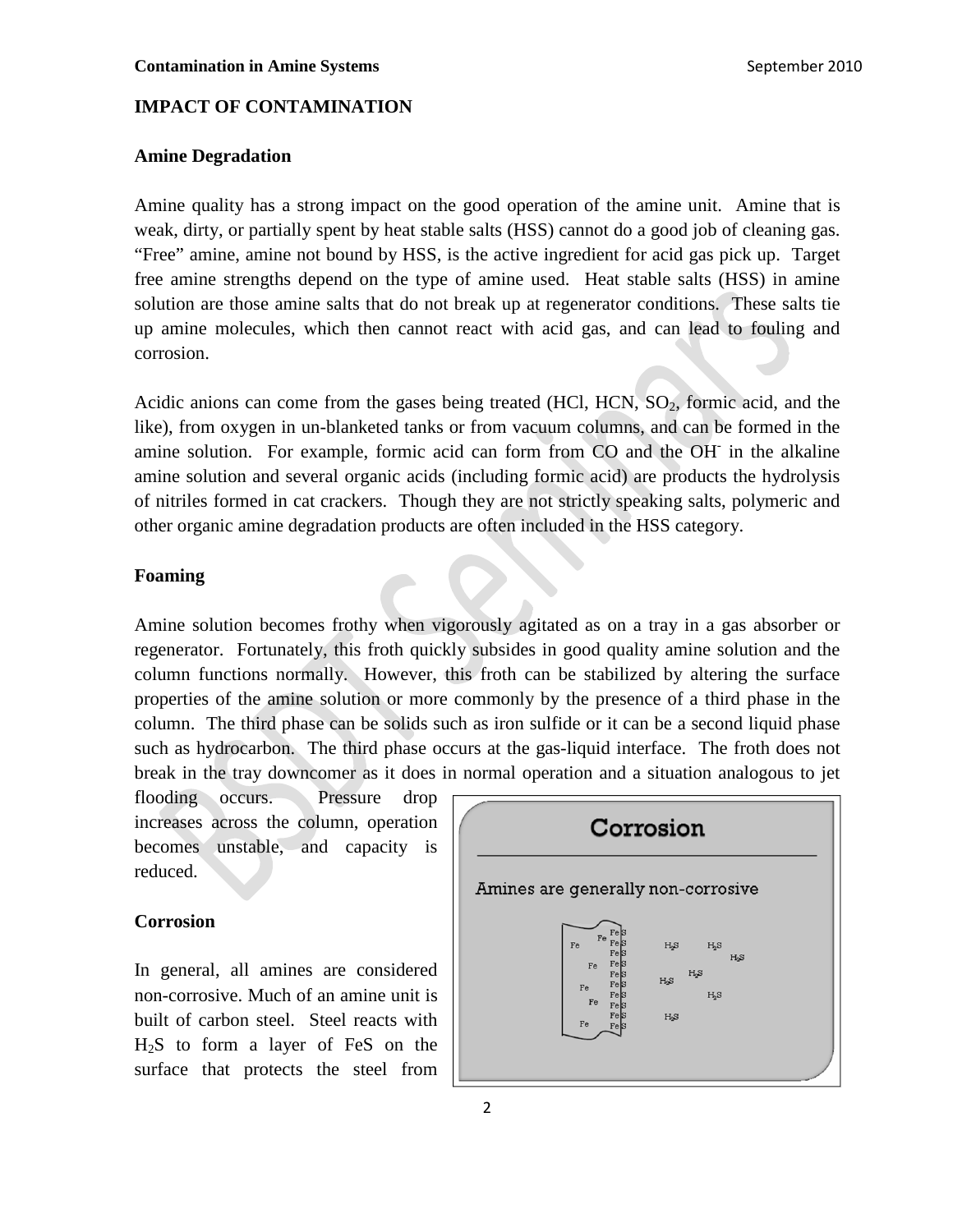#### **Contamination in Amine Systems** September 2010

further attack. As long as the layer of FeS is intact, the overall corrosion rate is quite low. The iron sulfide layer is soft and friable; it can be worn away by high flow velocity or turbulence. High HSS content increases the viscosity and density of the amine solution. At the same time if higher amine solution circulation rates are required to circulate enough free amine to pick up the acid gas, solution velocities go up. This combination can result in erosion of the protective iron sulfide layer exposing bare steel to further sulfidic attack and higher rates of corrosion.



This figure shows areas prone to accelerated corrosion. These are generally areas that are hot, exposed to flashing acid gas, and areas subject to turbulence.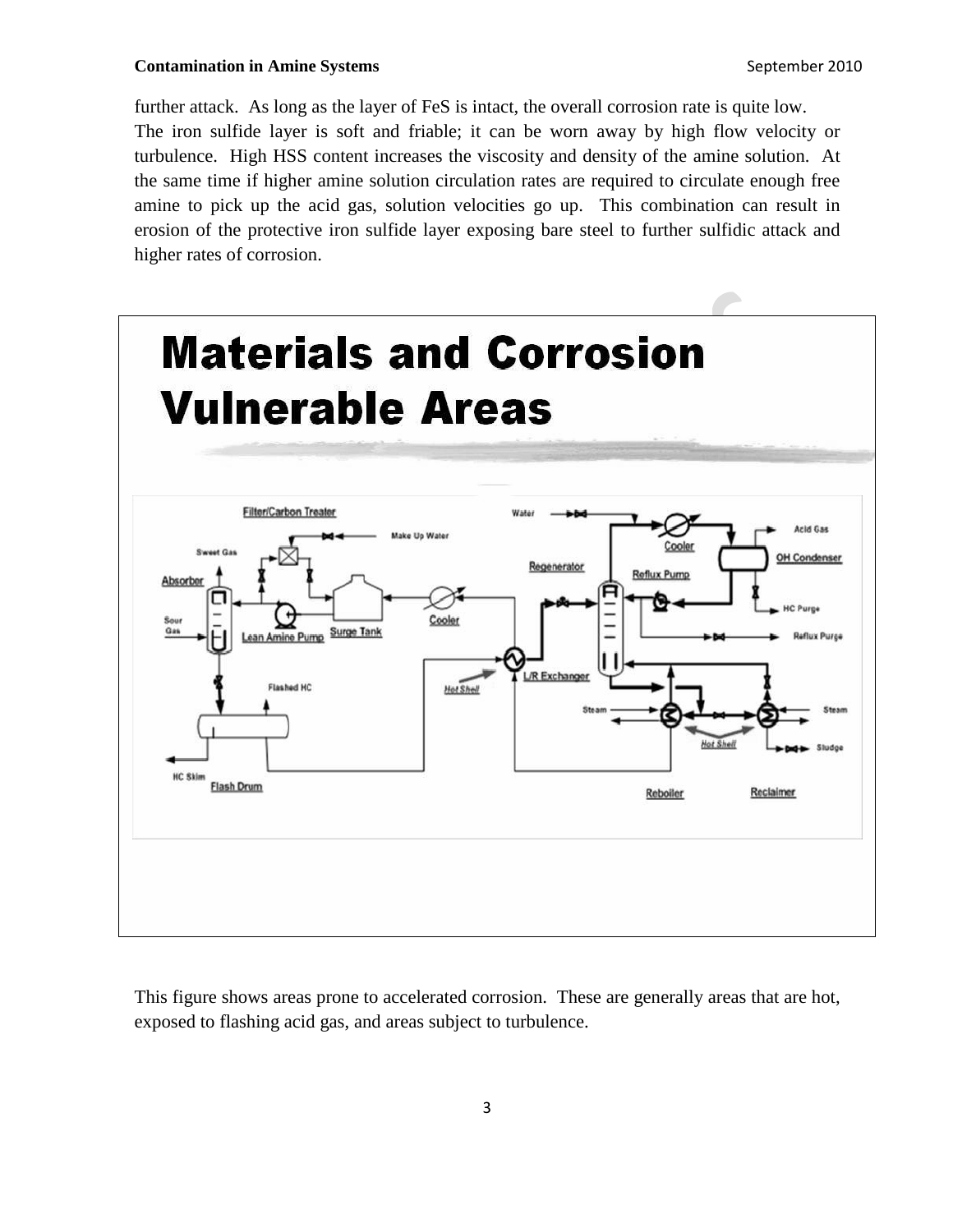Other contaminants that could accelerate corrosion include:

- o Excessive ammonium bisulfide or cyanide in the regenerator overhead; both compounds can penetrate the iron sulfide protective layer and attack steel.
- o High levels of chloride ions in the amine solution can attack the stainless steel alloys used in corrosion prone areas of the amine unit.
- o Excessive acid gas loading, above 0.5-0.6 m/m in the rich amine; not really a contaminant since the objective of the amine unit is to pickup acid gas. However, loadings above about 0.5 moles of acid gas per mole of amine forms the aminebisulfide salt. The bisulfide ion can penetrate the iron sulfide protective layer and cause accelerated corrosion of carbon steel.
- o Oxygen and wet steel rapidly can result in scale or rust formation. This is most likely to happen during startup or turnaround. The oxidized iron in the pipe scale is immediately converted to iron sulfide. This iron sulfide is not bonded to the pipe wall so does not form part of the protective iron sulfide layer. The iron sulfide formed in this manner is free to circulate in the amine solution.
- o Solids in the solution, primarily iron sulfide, can be abrasive to the iron sulfide protective layer, exposing new steel surface to sulfidic attack.

### **Fouling**

A common problem in amine systems is the accumulation of sludge or scale on column trays and in still or low velocity areas of the unit. Scale formation on trays leads to gradual choking of the hole area that gas needs to flow up the column. This can result in jet flooding and loss of gas capacity in the column. Areas with low flow velocity such as the rich amine flash drum often accumulate sludge; as the sludge accumulates it robs volume from the vessel and if re-entrained adds to the solids load of the circulating amine. This sludge is often referred to as "shoe polish"; it looks and feels much like black shoe polish or wax. It is thought to contain a mixture of contamination products – iron sulfide, heavy hydrocarbons, polymeric amine degradation products, and other solid material.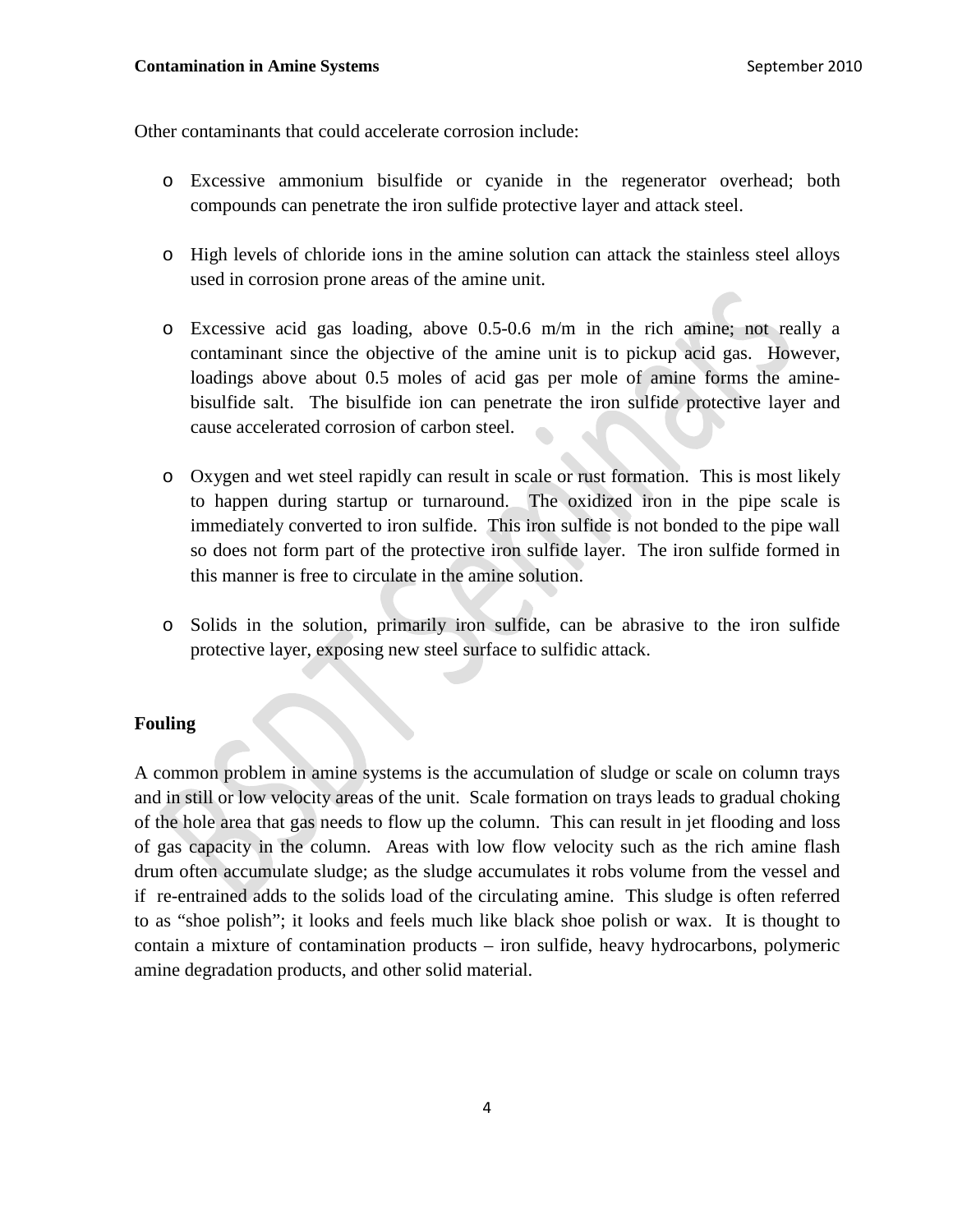# **SRU Problems**

Some of the contaminants that enter the amines system get removed in the regenerator and then get sent to the sulfur recovery unit. Of primary concern to the SRU is ammonia and hydrocarbons in the acid gas feed. The sulfur plant uses oxygen from air that is pumped into the unit to convert  $H_2S$  to elemental sulfur. Overall reaction is:

 $H_2S + Y_2O_2 \rightarrow S + H_2O$ 

The amount of oxygen, generally provided by atmospheric air pumped into the sulfur unit by an air blower, added to the sulfur plant is the essential control variable for efficient sulfur plant operation. On a volume basis, both  $NH_3$  and hydrocarbon consume more oxygen in the sulfur unit than required for the conversion of  $H_2S$  to sulfur.

$$
NH_3 + \frac{3}{4}O_2 \rightarrow N_2 + H_2O
$$
  

$$
C_2H_6 + 3 \frac{1}{2}O_2 \rightarrow 2 CO_2 + 3 H_2O
$$

Typically, the first limit in sulfur plant capacity is volume and pressure the air blower can deliver. So both ammonia and hydrocarbon rob the sulfur plant of capacity.

In refineries, ammonia is often intentionally disposed of in the sulfur unit. Even though sulfur capacity is given up, the sulfur plant can be designed and operated to effectively destroy ammonia, a noxious and toxic gas. A necessary condition for this operation is introducing the ammonia properly to the sulfur plant so it can be destroyed. If ammonia enters the sulfur plant in the acid gas feed it may not be destroyed and can lead to deposition of ammonium salts in cooler parts of the sulfur plant with resulting plugging, pressure drop and localized corrosion issues.

Hydrocarbon in the acid gas feed is not controlled by the sulfur plant operators. And a bigger problem is the amount of hydrocarbons in the feed will change with time. This presents a control problem at the sulfur plant.

Another problem caused by hydrocarbons in the sulfur plant feed is the potential to form soot in the main burner flame. Any soot formed will eventually be collected on the catalyst bed. The soot can physically block the active sites of the catalyst reducing bed activity. If enough soot accumulates, the pressure drop across the bed increases and affects the unit capacity.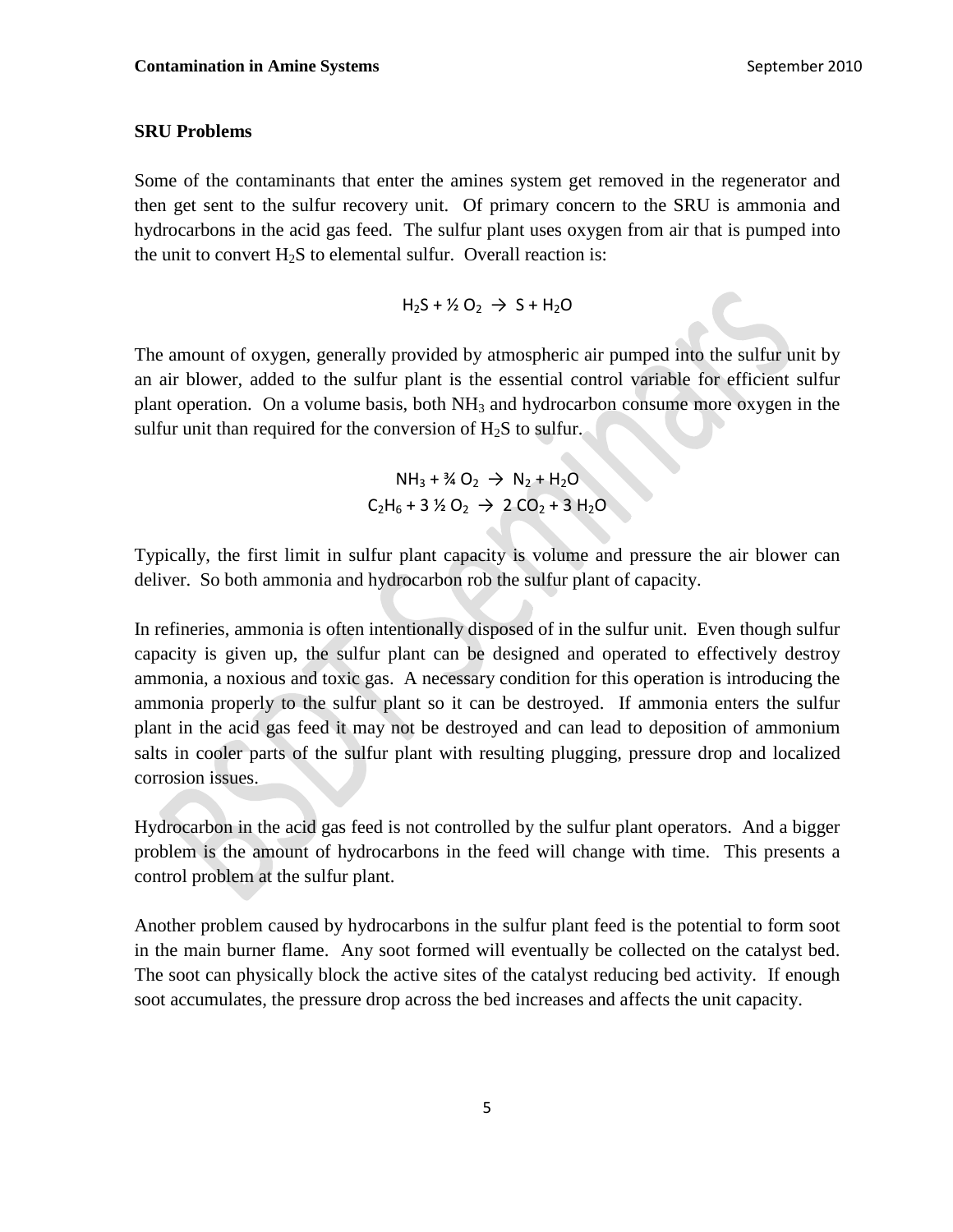# **Environmental Violation**

Should the level of contamination rise to a point where they interfere with good operation of the amine unit, direct violation environment permit may occur. For example, high sulfur in fuel gas system in the refinery. Poor treating in a gas plant can result in the sales gas failing to meet pipeline specification.

Poor control of air in the sulfur plant caused by contaminants in the acid gas feed can lead to poor sulfur recovery in the sulfur plant and resulting high  $SO<sub>X</sub>$  emissions from the tail gas thermal oxidizer. Classic upset in a sulfur unit results from a slug of hydrocarbon in the acid gas. The hydrocarbons consume the oxygen at the main burner resulting in a high  $H_2S$  to  $SO_2$ ratio in the SRU tail gas. The tail gas analyzer calls for more air to the burner to correct the off-ratio operation. The hydrocarbon slug passes through the sulfur unit; the air rate remains high driving the SRU tail gas to high  $SO_2$ . During this swinging air supply scenario, the sulfur unit is operating inefficiently and so leaving excessive unrecovered sulfur compounds in the tail gas. There is a strong possibility for high  $SO<sub>X</sub>$  emissions in the stack during such an episode.

In a worst case scenario, there is a selective amine based tail gas treating unit removing sulfur from the SRU tail gas. During the air control upset high concentrations of  $SO_2$  can be sent to the tail gas treating unit. If the  $SO<sub>2</sub>$  reaches the tail gas treating unit amine system it will react with the amine to from heat stable salts.

#### **SOURCES OF CONTAMINATION**

#### **Feed Gas**

Most contaminants probably enter the amine system in the feed gas. Ammonia is a gas that is readily absorbed by the aqueous part of the amine solution. Ammonia can cause corrosion in the amine unit and operability problems in the SRU. Organic acids like formic acid and mineral acids like HCl that can contribute to heat stable salt formation are found as volatile materials in the refinery. Amine is an organic chemical so there is some natural affinity for hydrocarbon gas to dissolve in the amine solution. This is a physical phenomenon favored by the higher molecular weight amines such as MDEA or DGA, higher concentration amine solutions, and at higher pressures such as in gas plants or in high severity hydrogen processing units in the refinery. Oxygen can contribute to amine degradation and to corrosion.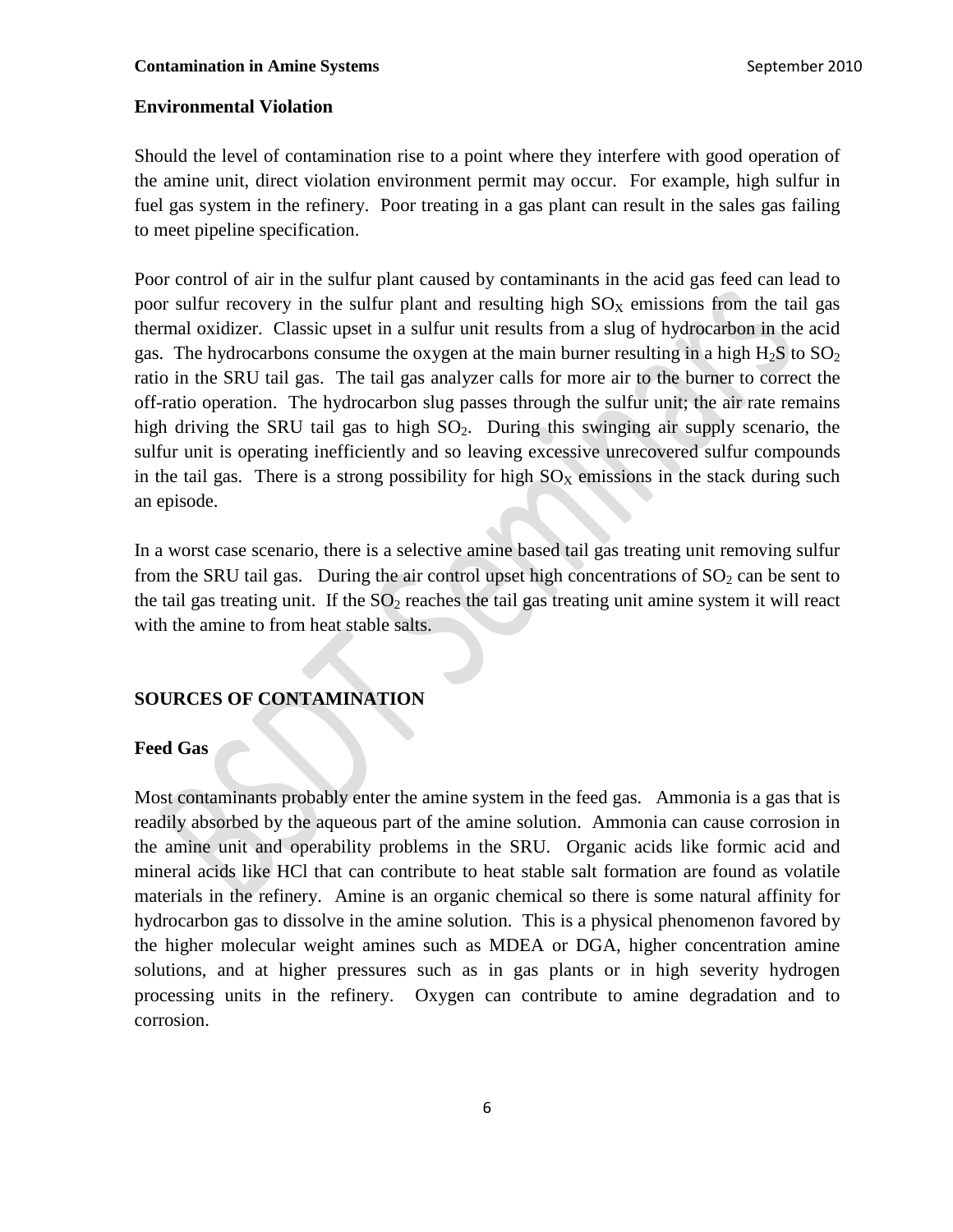# **Hydrocarbon**

Hydrocarbons can enter the amine system in the liquid phase. Feed gas to a scrubber is almost always a hydrocarbon gas from a single-stage flash operation separating vapor and liquid. In a perfect separation, the vapor is at its dew point. A poorly designed or overloaded separator will allow some liquid to flow out in the gas phase as a mist of liquid droplets. Any cooling of the gas stream will likewise result in condensation of the heavier components in the gas stream. The intimate gas-liquid contact in the scrubber will remove any liquid droplets from the gas stream.

A special case is liquefied Petroleum Gas treating. LPG can be physically absorbed by the amine solution. It can also be carried under from the LPG contactor in the rich amine stream exiting the treater.

# **Make Up Water**

Fresh amine is usually delivered to the plant as 100 % or 85 % amine and must be diluted to target solution strength. Virtually all amine systems lose water from the amine solution during normal operation. The amine solution loses water as water vapor in treated gas at the absorber and some water is continually lost to the sulfur recovery unit in the acid gas from the regenerator. Water is frequently purged from the regenerator overhead to control ammonia in the reflux system.

Therefore, water is added to the amine system routinely. Contaminants in the water will accumulate in the amine solution. Steam condensate is the water of choice. Boiler feed water may contain sulfite oxygen scavengers, phosphate corrosion inhibitors, and filming amines. City water may contain considerable calcium hardness, sodium, some chlorine, and may be high in chlorides. The key is to know what is being added to your amine, and how to remedy to contamination.

# **Oxygen**

The most obvious source of oxygen contamination is an amine surge tank breathing freely to atmosphere. Less obvious sources involve the feed gas. Leaks in compressor suction piping can occur in natural gas collection networks. In refineries, vapor recovery systems and flare gas recovery systems are common sources of oxygen in the gas feed to a fuel gas scrubber.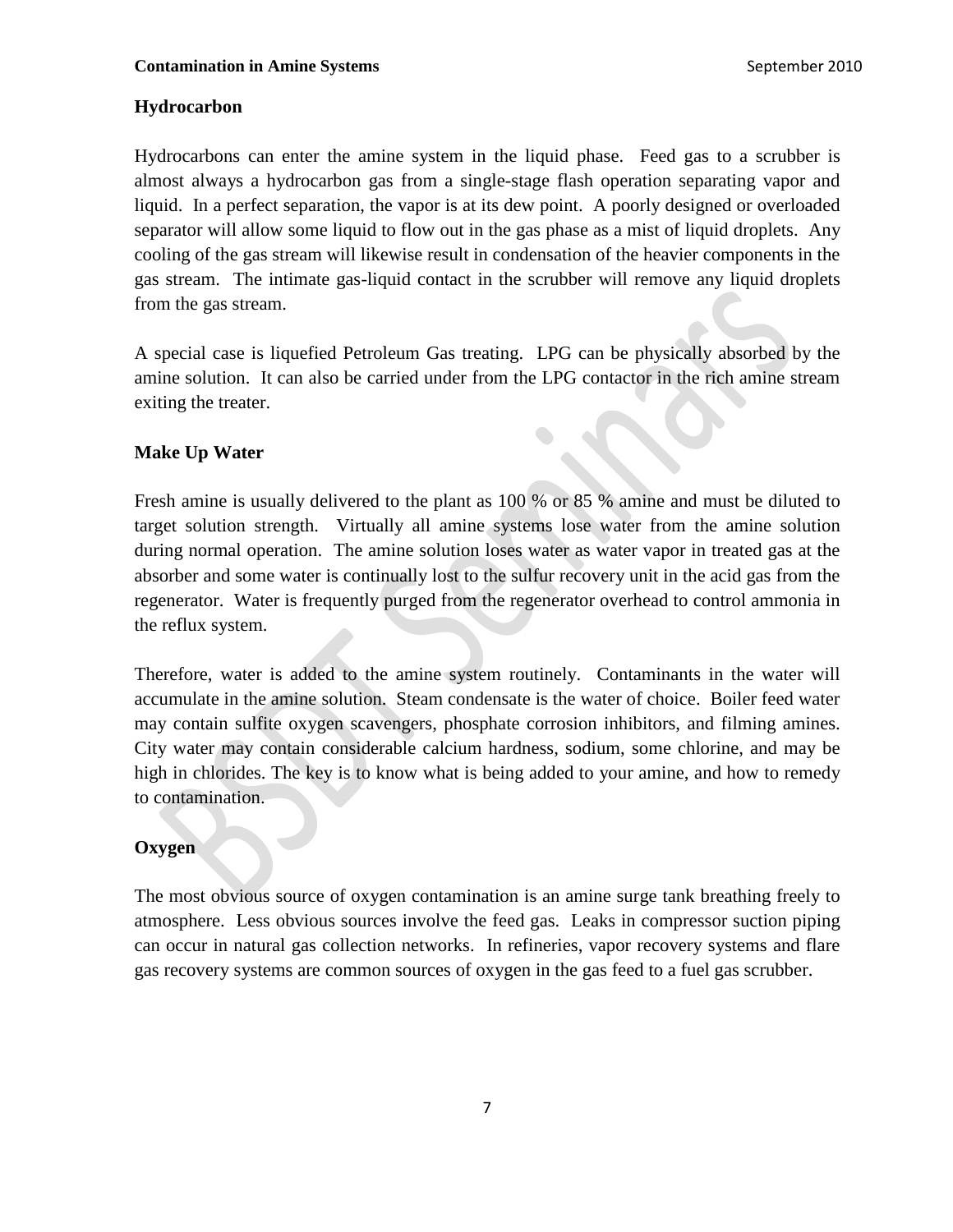### **Startup/Turnaround**

Pipe scale readily forms on steel exposed to air, especially in the presence of moisture. This is a common occurrence at unit startup and during maintenance turnarounds. Any pipe scale or rust in the unit when  $H_2S$  is introduced gets immediately converted to iron sulfide. And this iron sulfide is not bonded to the pipe and equipment walls so it is carried away by the circulating solution.

# **REMEDIES FOR CONTAMINATION**

#### **Particulate Filtration**

Corrosion in the amine system produces fine iron sulfide particles. Solids can also enter with the treated gas. Excessive solids  $(> 200 - 400$  ppm wt) can cause foaming. Solids also tend to scour off the protective iron sulfide scale in piping and promote corrosion. Removing these solids by filtration is essential to reliable operation of the amine unit. Filtration is typically done on the lean amine to minimize odor and potential safety problems when opening the filter vessel. Filtering the rich stream is done, and may be marginally more efficient. A variety of filtration systems are in use.

Wound cartridge filters, bag filters, and automatic backwash filters are the most popular filters. Filter element change out is done on a pressure drop basis. The rate of filter change out is a rough measure of the corrosion rate in the unit.

#### **Carbon Beds**

Soluble, surface active contaminants in amines may cause foaming. Because they are dissolved, these contaminants are not



removed in the particulate filter system. Many amine systems use activated carbon treaters to remove surface active contaminants and traces of hydrocarbon. Particle filters are provided upstream of the carbon filter to avoid plugging of the carbon bed with solids.

Life of the carbon should be monitored by visually inspecting the amine in and out of the carbon filter. There should be a perceptible color change and reduction of amine foaming tendency across the carbon filter. Typical carbon life is six months to a year. Carbon filters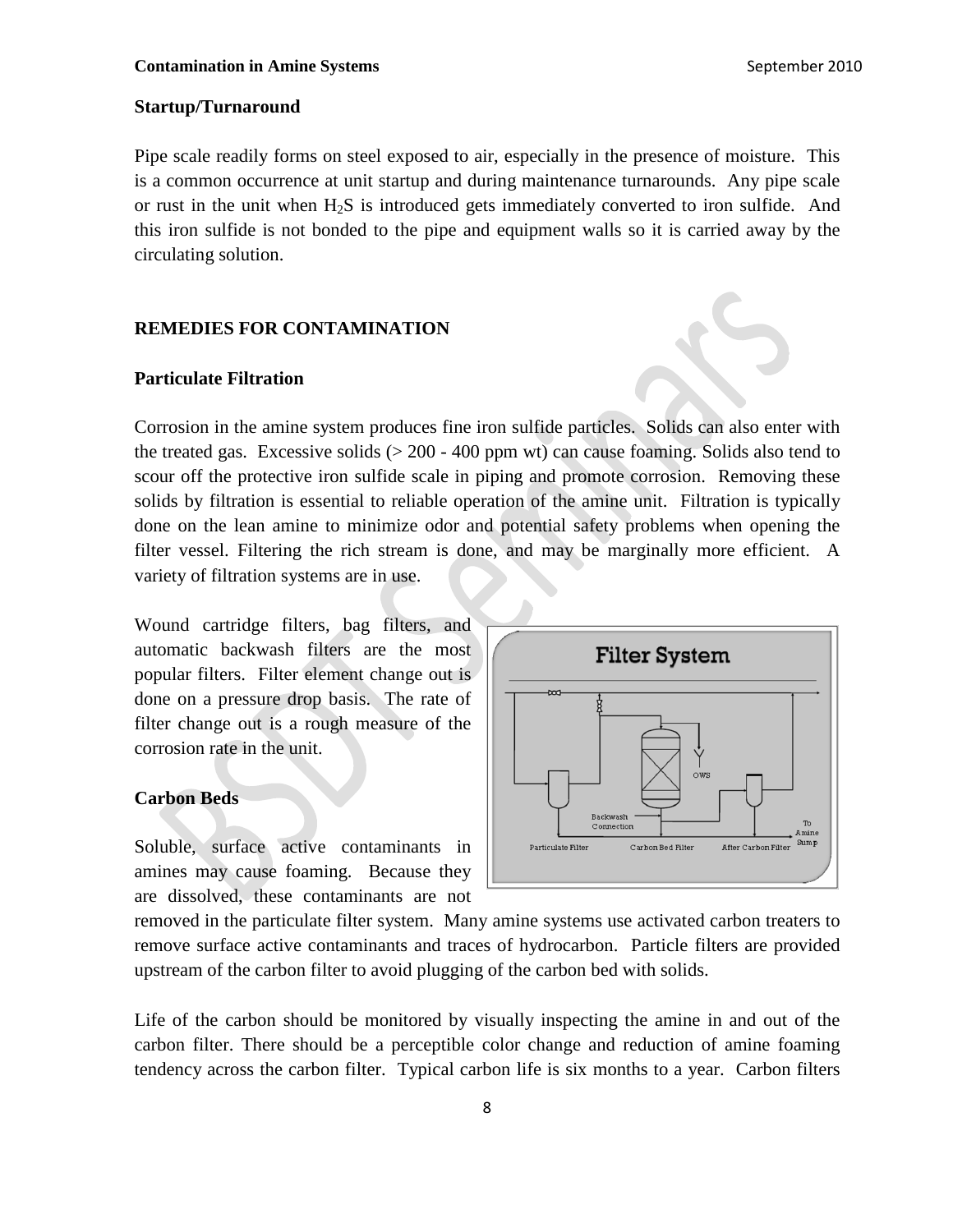#### **Contamination in Amine Systems** September 2010

are generally not effective in controlling hydrocarbon content of the amine solution. The carbon will only hold about 30% of its weight in contaminants. The principal reason for using carbon filtration is to remove dissolved surface active materials that would cause foaming.

# **Hydrocarbon Skimming**

### **Rich Amine Flash Drum**

Rich amine from gas and liquid absorbers is saturated with hydrocarbon and has the potential to upset the regenerator and the sulfur recovery unit. To remove most of the hydrocarbons,

rich amine from various absorbers is collected in a flash drum. The drum should be designed with enough amine residence time to allow complete separation of hydrocarbons. Skimming facilities should be provided to remove and recover the hydrocarbon.

Skimming can be done with a system of over-and-under baffles or with a simple nozzle. This will depend, in part, on where



the amine circulating inventory level swings are to be taken.

The flash drum operates at a pressure high enough to get amine into the regenerator without pumps (3.2 - 4.6 BarG or 45 - 65 PSIG), or at a low pressure set by a vapor recovery system or a firebox (0.1 - 1/0 BarG or 1 - 15 PSIG). Observation of operating units suggests that the lower pressure option removed more hydrocarbon and lead to fewer upsets downstream

# **Other skimming locations**

Anywhere there is a still amine level an opportunity exists for a separate hydrocarbon layer to form. Commonly, the regenerator overhead accumulator drum has an oil overflow baffle and hydrocarbon skimming. Hydrocarbons that get stripped out of the amine solution in the regenerator and then are condensed in the overhead system accumulate in this drum. Less commonly, skimming connections are provided at levels in column bottoms – especially the scrubbers and at the lean amine surge tank.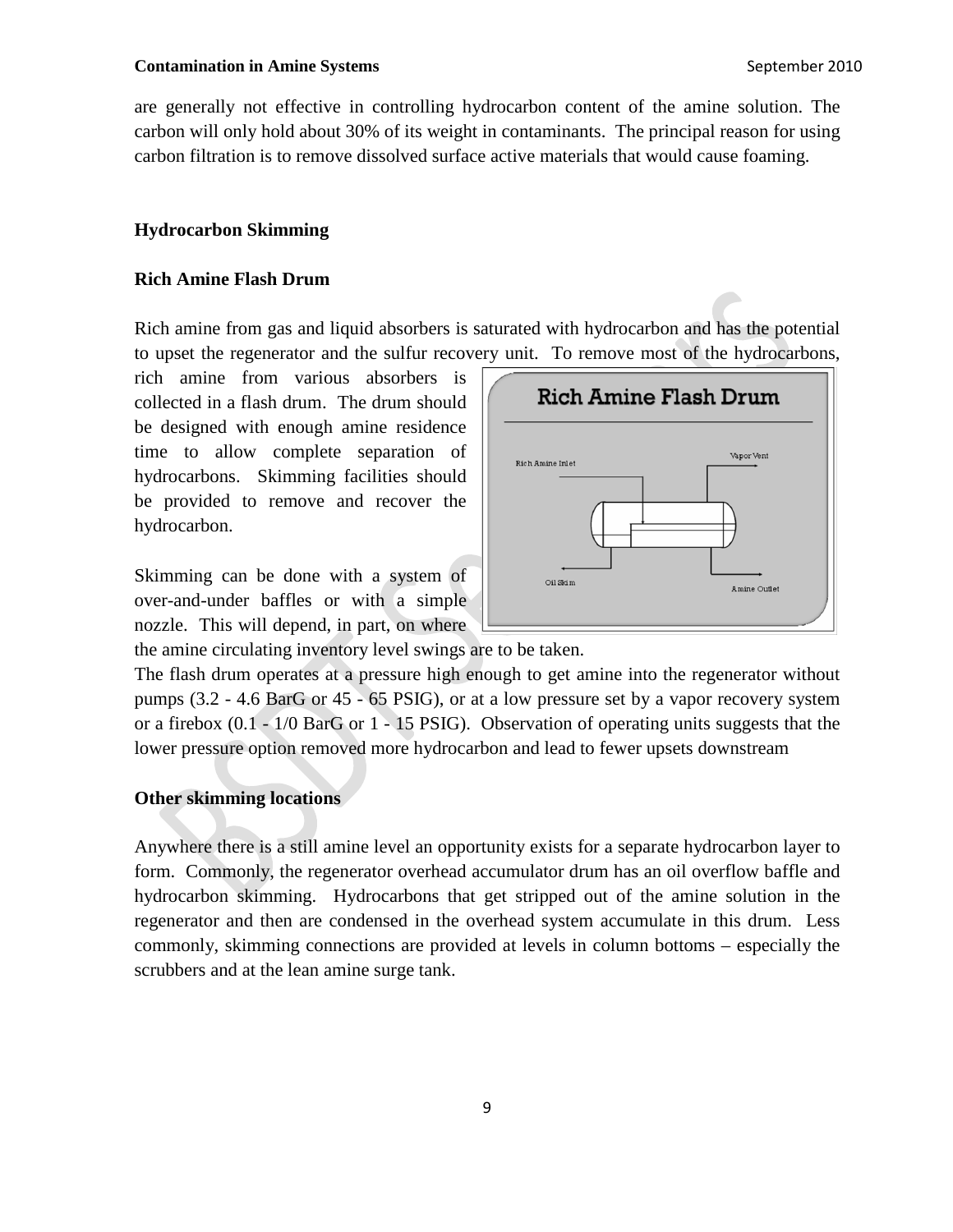## **Oil Coalescer on Regenerator Feed**

Rarely seen but gaining increasing acceptance is using an oil-amine solution coalescer on rich

amine feed to the regenerator. The oilamine solution coalescer should follow a full-stream particulate filter on the rich amine stream. This arrangement protects the amine regenerator from fouling and is effective in limiting hydrocarbon contamination of sulfur plant acid gas feed. One user with this arrangement processes refinery amine solution and reports ten-year turnaround cycle on the amine regenerator with virtually nil hydrocarbons in sulfur plant feed.



## **Handling Heat Stable Salts**

If the waste water treating facilities can handle it, HSS content of amine solution can be controlled by purging amine solution to the WWT and making up with fresh amine and water. Unfortunately, this option is not available at most locations. Various amine reclaiming processes can be used to reject the HSS. The primary amines, MEA and DGA, can be thermally reclaimed at amine unit operating conditions. DEA and MDEA will start to decompose before they reach their ambient pressure boiling points so other techniques must be used.

#### **Vendor Reclaiming**

All amines can be reclaimed by vendors who bring specialized equipment to the plant. Techniques include vacuum distillation, ion exchange, or electrodialysis (membrane). There are potential issues to be considered when using on-site reclaiming. If they bring in their own heater; permitting might be required to account for emissions and there is also the hassle of setting up mobile facilities onsite.

Increasing use is being made of "kidney units". Kidney units are small, permanently installed ion exchange systems that continuously treat a small slip stream of the circulating amine solutions to control HSS buildup.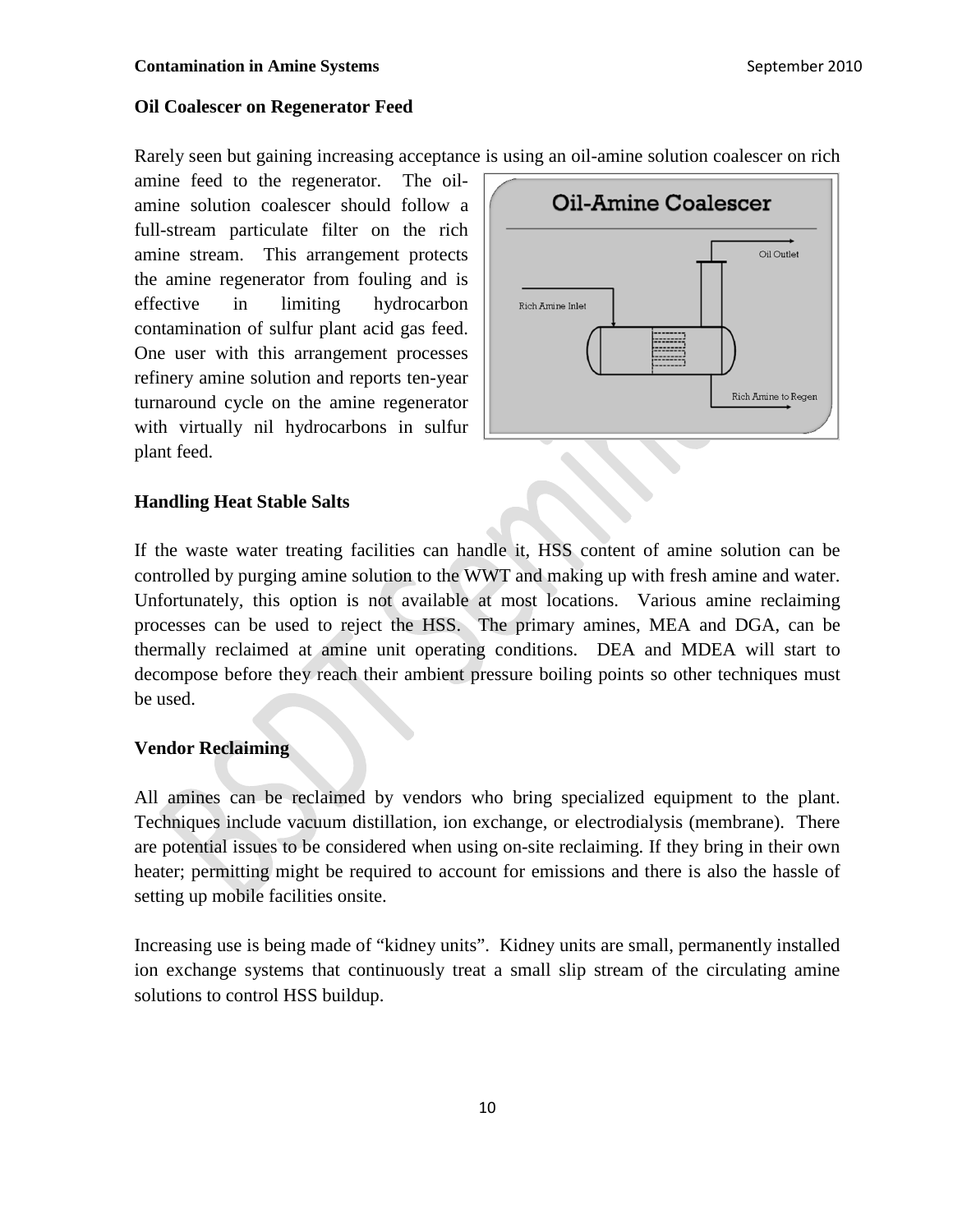# **Amine Regenerator Reflux Purge**

Volatile contaminants, in particular ammonia, will accumulate in the regenerator overhead reflux system. A controlled purge of this stream can control the concentration of ammonia to limit the corrosion potential of ammonium bisulfide. The purge can also be used to limit the ammonia content of the acid gas feed to the sulfur unit.

### **PREVENTION OF AMINE SYSTEM CONTAMINATION**

A better approach to limiting the operating problems of contamination in amine systems is to prevent the contaminants from getting in the amine solution. Gas streams fed to gas absorbers typically come from a column or exchanger saturated with water and hydrocarbon liquids. Any cooling of these streams will cause these materials to condense. If they are not removed, they will cause foaming or contamination of the amine in the absorber. For these gas streams, commonly used equipment includes knockout drums, filter-separators or a water wash drum or column.

# **KO Drums on Feed Gas**

A scrubber inlet knock-out drum functions to catch entrained hydrocarbon liquids and occasional slugs from the feed gas. A KO drum is essentially a wide spot in the pipe allowing liquids to drop out of the gas flow. Demister pads are commonly used to facilitate the separation of mist or liquid droplets from the gas stream. Demister pads are effective over a limited range of gas velocity.



# **Filter-Coalescer on Feed Gas**

Proprietary filter-coalescers are common in natural gas plants and gaining increasing use in refineries. Proprietary Filter-Separators are available from several vendors. They are typically two-stage devices with replaceable filter elements. The first stage removes solid material from the gas stream. The first-stage filtration protects the elements in the secondstage coalescer from being blinded by the solids. The second stage coalesces any fine droplets or mist in the gas stream into larger, heavier drops that are easily separated from the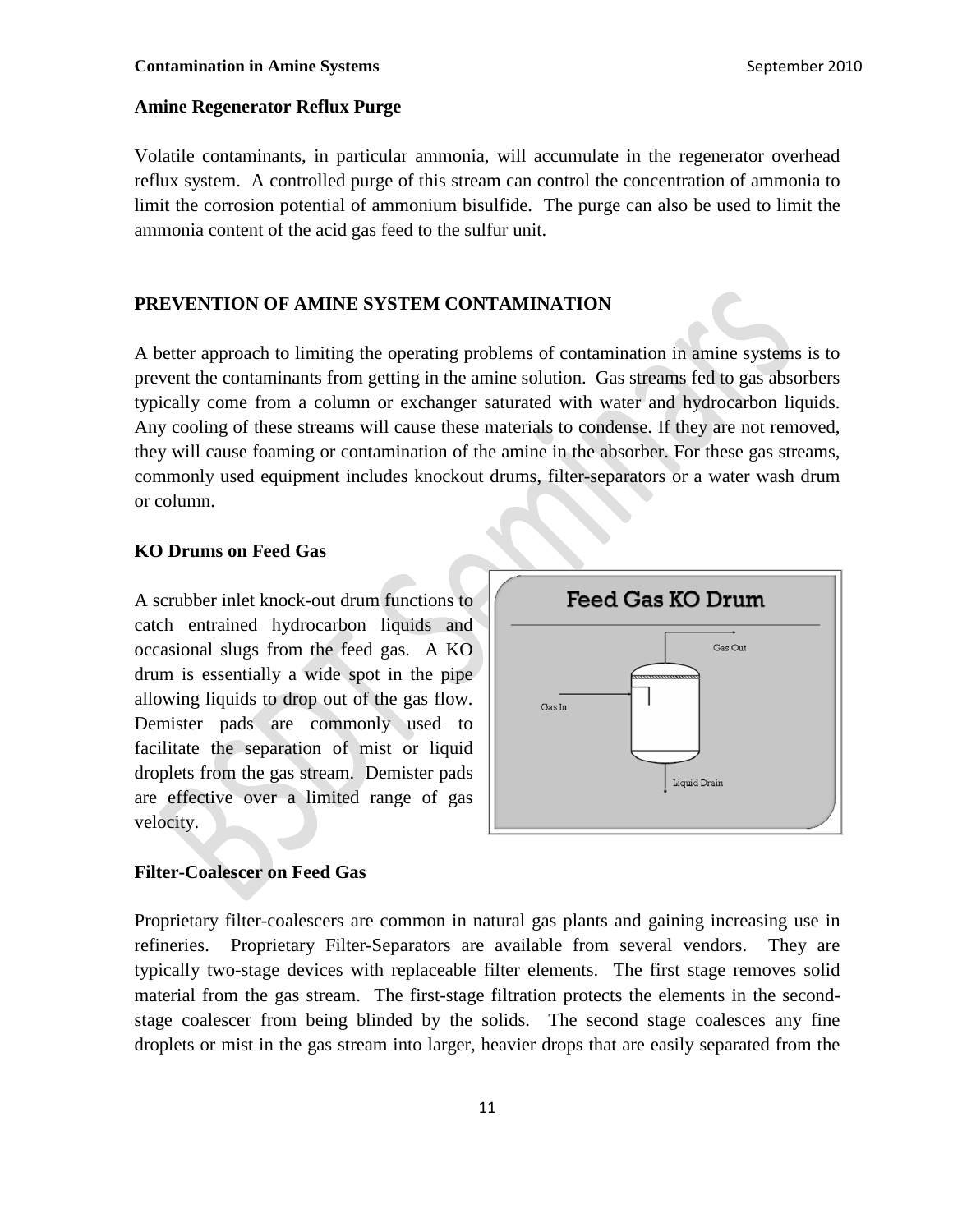#### **Contamination in Amine Systems** September 2010

gas stream. Proprietary filter-coalescers can be very effective for both liquid and solid contaminants over a wide range of operating conditions.

#### **Water Wash**

A water wash drum is a column used to water wash gas streams from an FCC, Coker, or Vacuum Unit that may contain cyanides, acids, ammonia or particulates. A circulating water stream removes these



contaminants. Liquid is bled to the sour water system. Sour water stripper feed is commonly used as make-up because the ammonia is a good buffer and this minimizes refinery sour water.

# **Lean Amine Temperature**

An important absorber control variable is the difference between the inlet amine temperature and the inlet gas temperature. Most feed gas streams are saturated; if they are cooled, liquid hydrocarbons will condense. Condensed hydrocarbons can cause severe foaming in the absorber. By keeping the lean amine temperature  $5^{\circ}$ C (10 $^{\circ}$ F) hotter than the feed gas temperature assures the operator that condensation will not occur in the scrubber.

# **Unit Preparation at Startup**

An alkaline wash before putting new equipment or following a maintenance turnaround can remove pipe scale and rust from the equipment and piping. This procedure avoids converting the pipe scale to iron sulfide when  $H_2S$  is brought into the system. It will also clean up any grease or oil used for shipping protection or fabricating that would otherwise end up the amine solution and contribute to foaming. The alkaline wash must be followed by a good rinsing procedure to prevent contaminating the amine solution with caustic. The final wash is often a dilute amine solution.

# **Oxygen**

The first step in preventing  $O_2$  contamination is to make sure the amine solution is not exposed to air. Inert gas blanketing of the lean amine surge tank and amine sump are commonly provided. If the  $O_2$  is entering with the feed gas to a scrubber, the oxygen leak must be found and corrected at its source.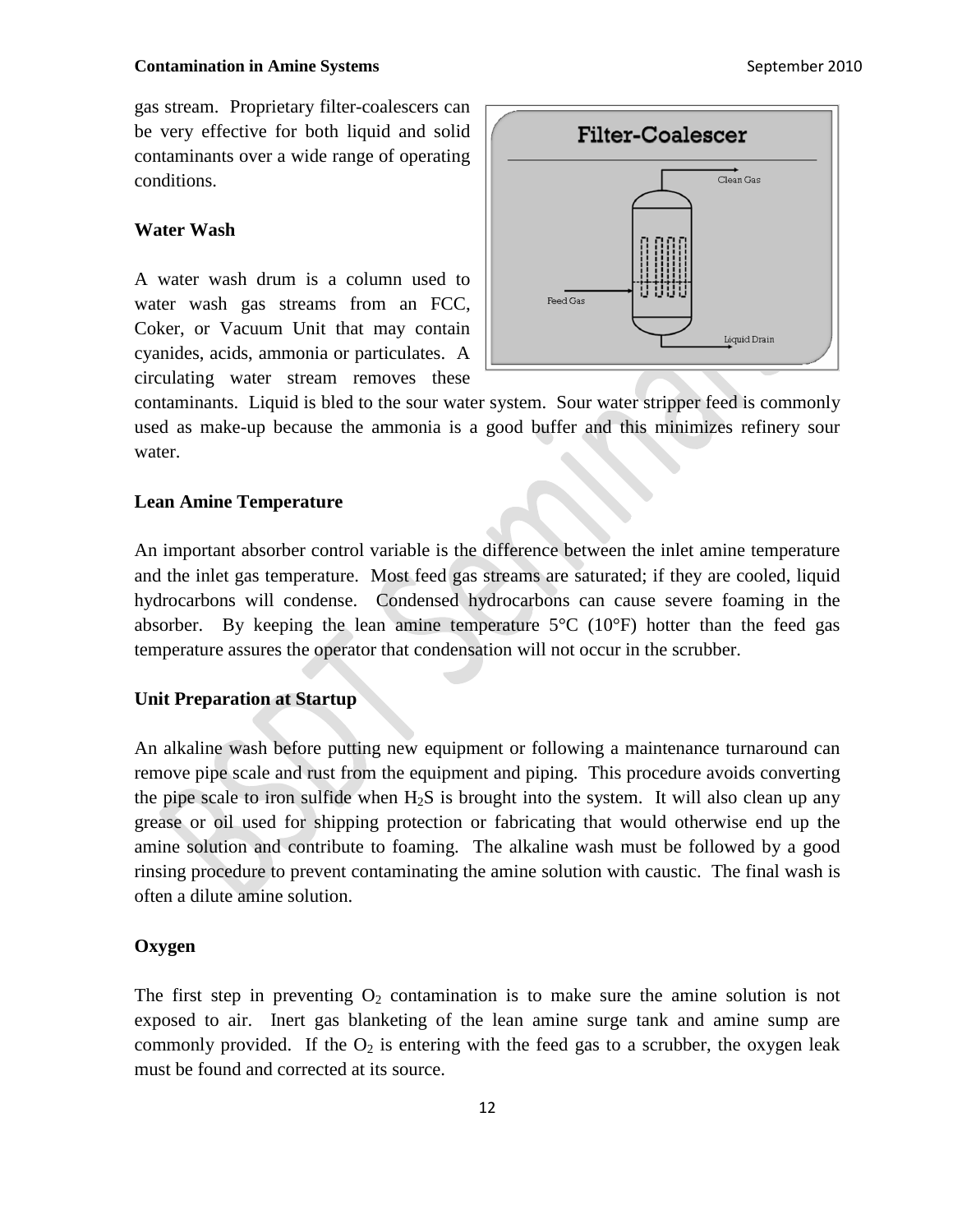# **Iron Sulfide**

There is not much that can be done to prevent the formation of iron sulfide in a system that contains H2S. Good design practice includes low amine solution velocity especially in the rich amine piping to prevent eroding the sulfide layer. Alloys such as stainless steel are used in those areas prone to accelerated corrosion.

# **CONCLUSION**

Contamination costs are more difficult to quantify than energy costs or amine loss costs. However, if the contaminant level is allowed to get high enough to cause operating problems, the cost can be surprisingly high.

A principal contaminant of concern is the amine heat stable salts (HSS) formed when strong acids or oxygen react with the amine solution to make amine salts that will not regenerate with the limited heat available in the regenerator. HSS reduce the capacity and reliability of the amine unit. Addressing high HSS often involves bringing in a vendor to reclaim the amine solution incurring more costs.

A second major contaminant is suspended iron sulfide solids in the solution. These solids contribute to foaming, plugging and fouling of equipment. In addition, it becomes necessary to change out filters more frequently. Other solids, like carbon fines, have the same bad effect on the operation of the amine unit.

Hydrocarbons are a common contaminant in an amine system. They can affect the amine unit directly by causing foaming. Excess hydrocarbons generally end up in the acid gas feed to the sulfur plant contributing to operability problems for the sulfur recovery unit. Control is by flashing at the rich amine flash drum and skimming at the flash drum and other locations such as the regenerator overhead accumulator. A filter-coalescer arrangement on rich amine feed to the amine regenerator is an effective control for hydrocarbon contamination.

Preventing contaminants from entering the amine system is a good strategy to mitigate the operating problems posed by contaminants.

Knock out drums on scrubber feed gas provide some protection to the amine solution from hydrocarbon carryover. Filter-coalescers on the feed gas are much more effective in removing solids and liquid mist from the incoming gas.